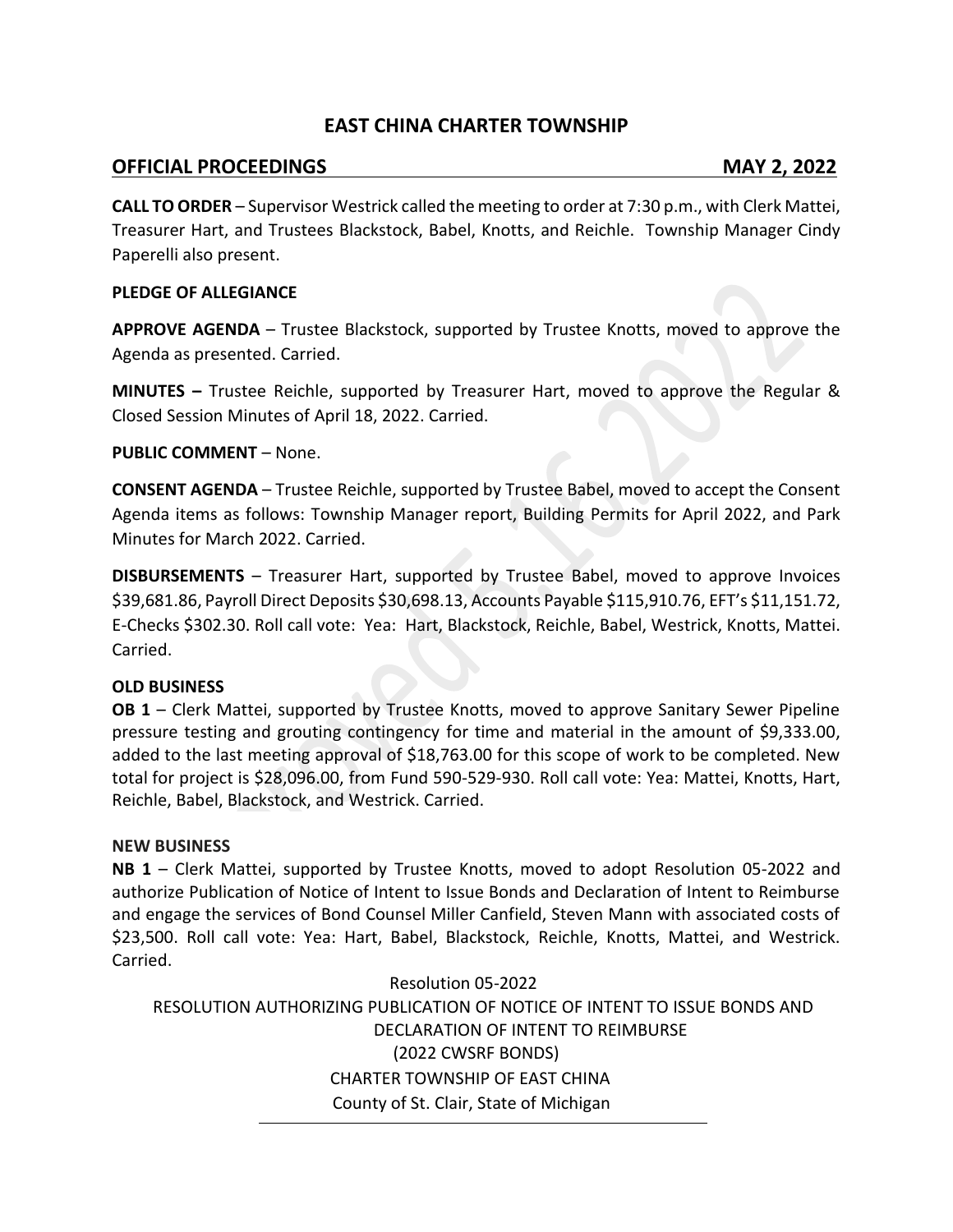Minutes of a regular meeting of the Township Board of the Charter Township of East China, County of St. Clair, State of Michigan, held on the 2nd day of May, 2022 at 7:30 p.m., Eastern Daylight Time.

# PRESENT: Members: Westrick Mattei Hart Blackstock Babel Reichle Knotts. ABSENT: Members: None.

The following preamble and resolution were offered by Member Mattei, and supported by Member Knotts:

WHEREAS, the Charter Township of East China, County of St. Clair, State of Michigan (the "Township"), intends to issue general obligation capital improvement bonds pursuant to Act 34, Public Acts of Michigan, 2001, as amended ("Act 34"), in one or more series, in an aggregate principal amount of not to exceed Four Million Five Hundred Thousand Dollars (\$4,500,000) (the "Bonds") for the purpose of paying all or part of the cost to acquire, construct, furnish and equip Improvements to the Township's existing sanitary sewer system, consisting generally of (i) lining of sanitary sewer along Pointe Drive, the St. Clair River, and Eldon, Loretta and Marell streets, installation of cleanouts and rehabilitation of manholes, and cleaning and inspecting pre and post construction sanitary pipes, and (ii) rehabilitation of three pump stations, including pumps, controls, and electrical cabinet replacement along with pump station pipework and check and gate valve replacements, and raising the pump station on Pointe Drive above the floodplain elevation, together with interests in land, site Improvements, equipment, appurtenances and attachments thereto (collectively, the "Project"); and

WHEREAS, the Township has been advised by the Michigan Department of Environment, Great Lakes and Energy ("EGLE") that financial assistance to accomplish the acquisition and construction of the Project is available through the Clean Water State Revolving Fund ("CWSRF") loan program administered by the Michigan Finance Authority (the "MFA"), pursuant to which the MFA would purchase the Bonds from the Township; and

WHEREAS, the Township has made application for participation in the CWSRF loan program; and

WHEREAS, a notice of intent to issue bonds must be published before the issuance of the aforesaid Bonds in order to comply with the requirements of Section 517 of Act 34; and

WHEREAS, the Township intends at this time to state its intention to be reimbursed from proceeds of the Bonds for any expenditures undertaken by the Township for the Project prior to the issuance of the Bonds.

NOW, THEREFORE, BE IT RESOLVED THAT:

1. The Township Clerk is hereby authorized and directed to publish a notice of intent to issue the Bonds in the Port Huron Times Herald, a newspaper of general circulation in the Township.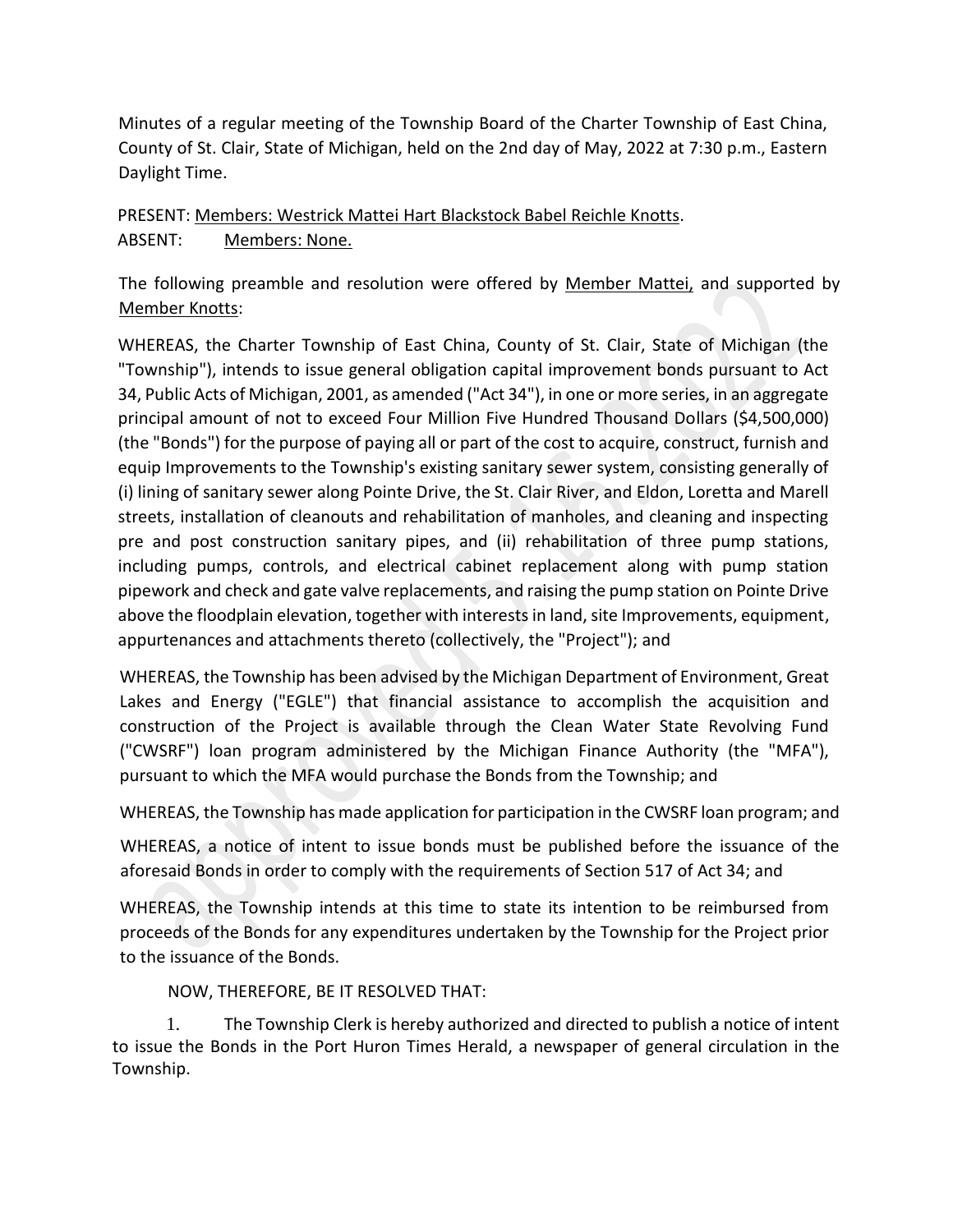2. The notice of intent shall be published as a display advertisement not less than one quarter (1/4) page in size in substantially the form attached to this resolution as Exhibit A.

3. The Township Board hereby determines that the form of notice of intent to issue the Bonds attached hereto as Exhibit A and the manner of publication directed is the method best calculated to give notice to the Township's electors and taxpayers residing within the boundaries of the Township of the Township's intent to issue the Bonds, the purpose of the Bonds, the security for the Bonds and the right of referendum relating thereto, and the newspaper named for publication is hereby determined to reach the largest number of persons to whom the notice is directed.

4. The Township makes the following declarations for the purpose of complying with the reimbursement rules of Treas. Reg. 1.150-2 pursuant to the Internal Revenue Code of 1986, as amended:

- (a) As of the date hereof, the Township reasonably expects to reimburse itself for the expenditures described in (b) below with proceeds of debt to be incurred by the Township.
- (b) The expenditures described in this paragraph (b) are for the costs of acquiring and constructing the Project which were or will be paid subsequent to sixty (60) days prior to the date hereof.
- (c) The maximum principal amount of debt expected to be issued for the Project, including issuance costs, is \$4,500,000.
- (d) A reimbursement allocation of the expenditures described in (b) above with the proceeds of the borrowing described herein will occur not later than 18 months after the later of (i) the date on which the expenditure is paid, or (ii) the date the Project is placed in service or abandoned, but in no event more than three (3) years after the original expenditure is paid. A reimbursement allocation is an allocation in writing that evidences the Township's use of the proceeds of the debt to be issued for the Project to reimburse the Township for a capital expenditure made pursuant to this resolution.

5. The Township hereby confirms the retention of Miller, Canfield, Paddock and Stone, P.L.C. ("Miller Canfield"), as bond counsel in connection with the Bonds. The Township has been advised that Miller Canfield has represented the MFA in the past and may be representing the MFA presently in connection with various matters including the CWSRF loan program and the Township consents to the representation of the MFA by Miller Canfield in connection with the CWSRF loan program that may be utilized by the Township in connection with the Bonds.

6. All resolutions and parts of resolutions insofar as they conflict with the provisions of this resolution be and the same hereby are rescinded.

## RESOLUTION DECLARED ADOPTED.